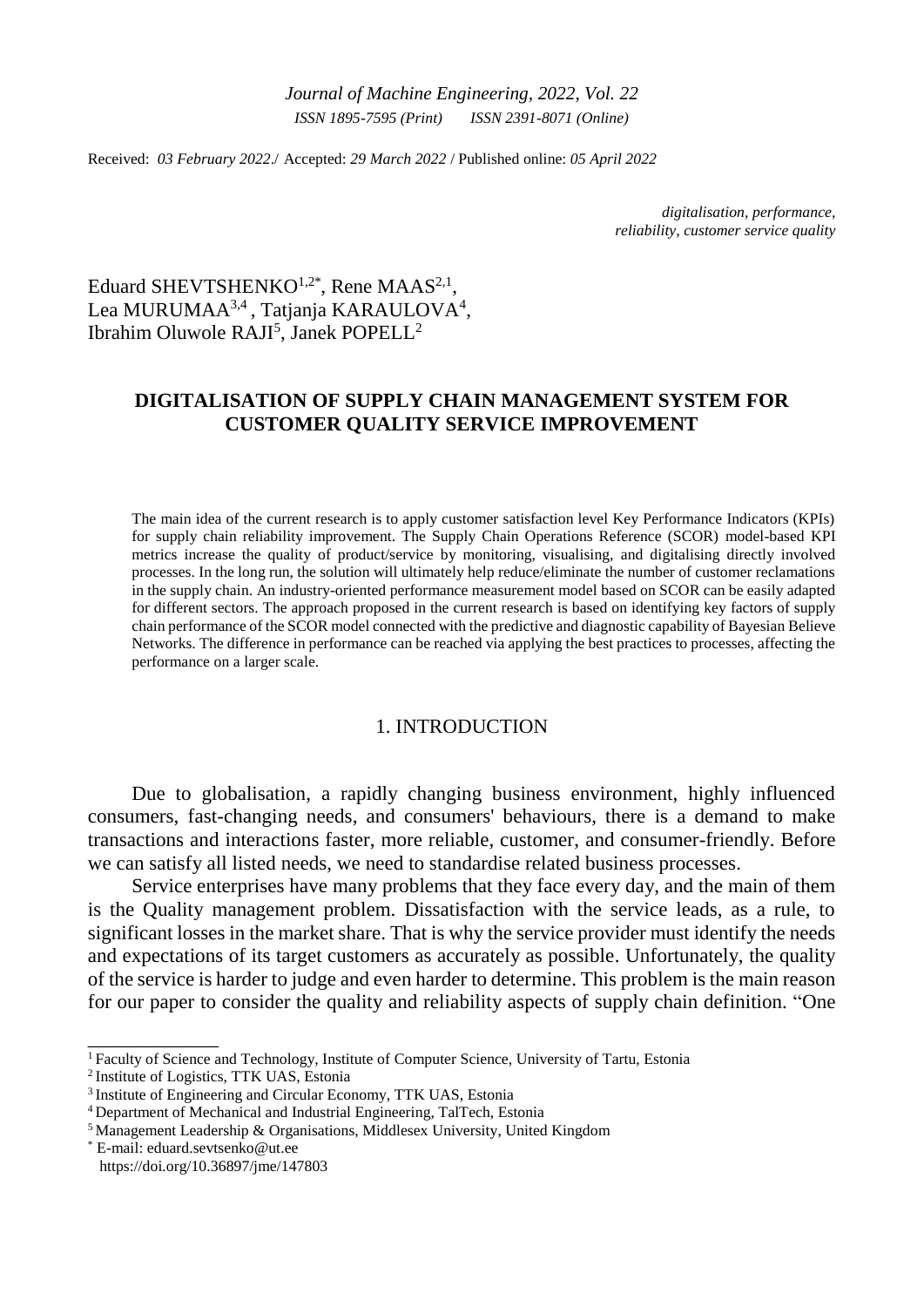of the main directions of forming strategic competitive advantages is providing services of higher quality compared to competitors" [1].

Supply chains encompass the companies and the business activities needed to design, make, deliver, and use a product or service. Businesses depend on their supply chains to provide them with what they need to survive and thrive. Every business fits into one or more supply chains and has a role to play in them. [2]. A supply chain can be seen as a set of integrated business processes that encompass all activities related to the flow and transformation of goods, from the raw material stage to the delivery of the final product to the end customer [3, 4]. Controlling the Supply Chain processes is crucial for improving performance. Processes are controlled through metrics measurement. This control is part of Supply Chain Management and can be defined as the coordination of the Supply Chain stakeholders [5].

At the same time, the fast development of digitalisation, Industry 4.0 tools and working practices have had a significant impact on the performance of the Supply Chain in recent years, and this will continue in the future. Digitising the supply chain is crucial in breaking down communication barriers within a company, enabling stakeholders in the supply chain to easier data sharing, collaborating on important initiatives, and working together to guarantee that processes are seamless and free of bottlenecks, disruptions, and failures. The Supply Chain Operations Reference (SCOR) reference model can be applied to align process architecture with key business functions and goals [6, 7]. The accuracy of the SCOR model's definitions enables platforms to use a common language to standardise the vocabulary for a benchmark between the platform's customers and the logistic services provider [8]. The SCOR model-based KPI metrics enable increasing the quality of product/ service by monitoring and further digitalisation of directly involved processes in the supply chain, which in the long run ultimately reduce/eliminate customer reclamations.

The purpose of current research is to provide companies with the Supply Chain digitalisation framework to satisfy existing customer needs and fulfil the companies' strategic goals. This article aims to define supply chain reliability metrics at various levels of process modelling, which supports the Supply chain movement toward digitalisation. The introduced innovative Supply Chain digitalisation framework defines business processes that directly influence customer satisfaction and help the decision-making process select the most efficient tools and best practices to improve them. The authors introduce how to connect the SCOR model third level KPI to reclamations and quality data collected from the companies and apply BBN methodology for supply chain reliability improvement. As practical usefulness of research study, the companies are provided with Decision Support tools to assess the efficiency of selected best practices and tools for fulfilment of Strategic goals of the company before the investment decision is made and the solution is implemented.

Supply Chain Digitalisation (SCD) framework analyses the current reliability level of the companies based on reclamations, returns and processes quality data provided and points out the improvement needed in business processes. The business process KPI-s are developed based on the SCOR model, and the Bayesian Believe Networks (BBN) tool predicts the expected efficiency of digitalised business processes. The authors recommend applying the framework to improve the reliability of the companies by improvement of current business processes accordingly to customer feedback.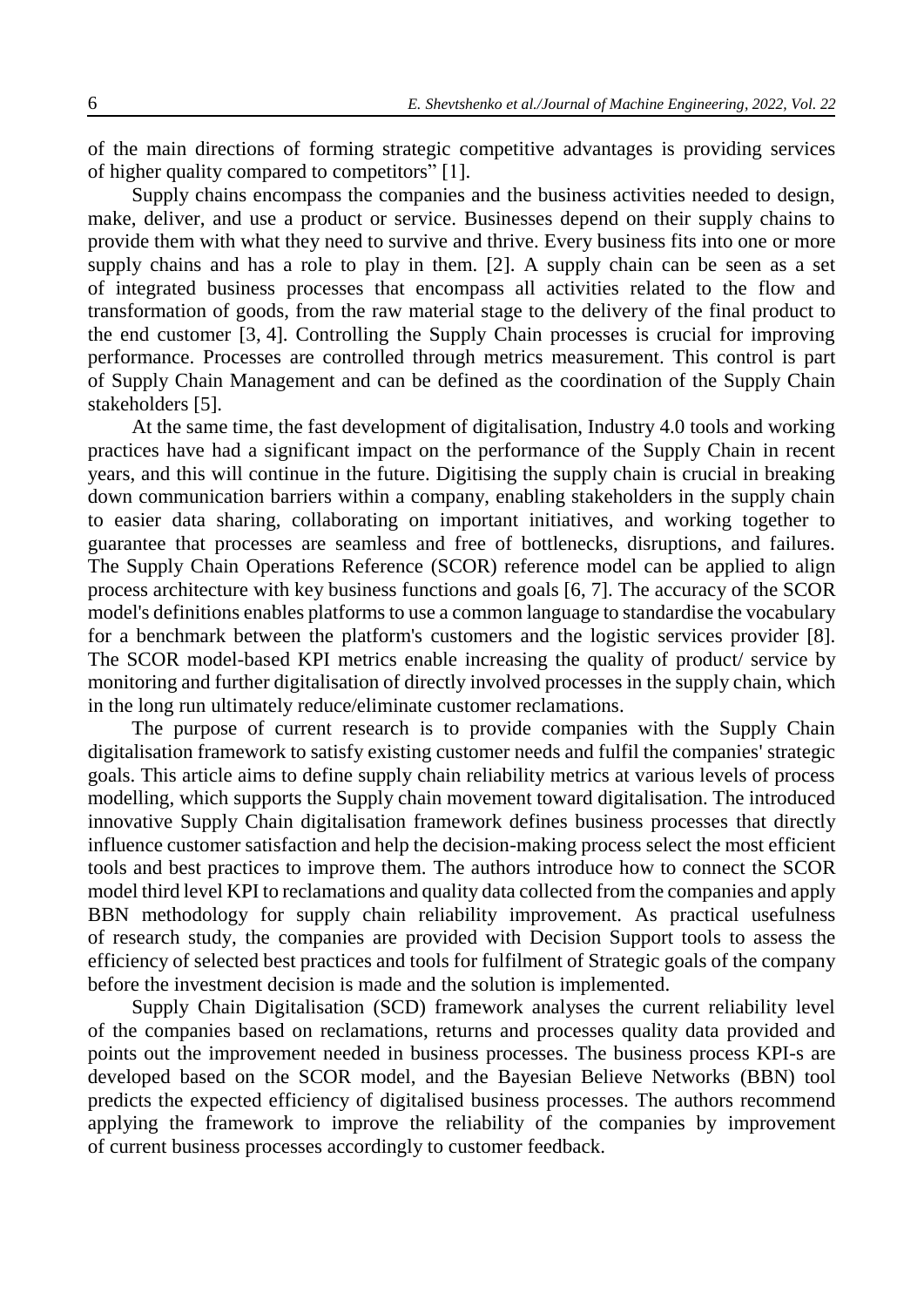Our scientific usefulness is that we developed a novel decision support tool that links SCOR best practices and tools with Customer reclamation data. Outcomes of research provide the templates for digitalised frameworks that can be easily applied by industry and used for further research in this field. To the best knowledge of the research group, the combination of SCOR and BBN tools was not previously used for solving customer reclamation problems. Some studies implement the SCOR model and BBN in different contexts. In this [9] research, they gave an overview of the benefits and limitations of using SCOR in automotive industries. One limitation mentioned was many tedious metrics to select the right one. So, it is essential to use digital tools that help to navigate through the various metrics. The SCOR model has also been implemented [10] with perception neural networks for analysing and predicting performance metrics based on historical data. In a study [11], researchers have used adaptive network-based fuzzy inference systems to predict the SCOR model's performance metrics. In a study [12], authors deployed a fuzzy Quality function for managing SCOR performance indicators. On the other hand, BBN has been used in research [13, 14] for supply chain risk management, and it is a different context than when we implement BBN. BBN could be found in other fields, like a sanitary inspection for drinking water [15], to predict no show patients [16] and quality forecasting [17].

## 2. BASIC CONCEPTS OF THE SCOR

The SCOR represents a well-established model to describe operations management activities for practice and research purposes; the results can be compared and extended accordingly. Especially quality management can be seen as one of the pillars of improving productivity and therefore contributing to lean principles [17].

"SCOR model uses a unified system of key performance indicators, which are hierarchically structured. KPIs are used for the internal evaluation of performance and the external analysis of the supply chain and are assigned to each detailed process in the SCOR model. The hierarchical and multi-dimensional structure of key performance indicators allows processes such as processing time to be linked to performance indicators or service level to punctuality and delivery quantity, to improve performance" [18].

"The SCOR model provides a standard framework for easy communication, and it is a useful tool for the top management of a firm to achieve their desired performance by designing and reconfiguring the SC. To measure the performance of the SC, the SCOR model focuses on performance attributes. A performance attribute is a collection of metrics that aids in directing a strategy. SCOR identifies five core SCP attributes: reliability, responsiveness, agility, costs and asset management" [19]. The SCOR reference model consists of 4 major sections [7]:

- Performance: Standard metrics to describe process performance and strategic goals;
- Processes: Standard descriptions of management processes and process relationships;
- Practices: Management practices that produce significantly better process performance;
- People: Standard definitions for skills required to perform supply chain processes.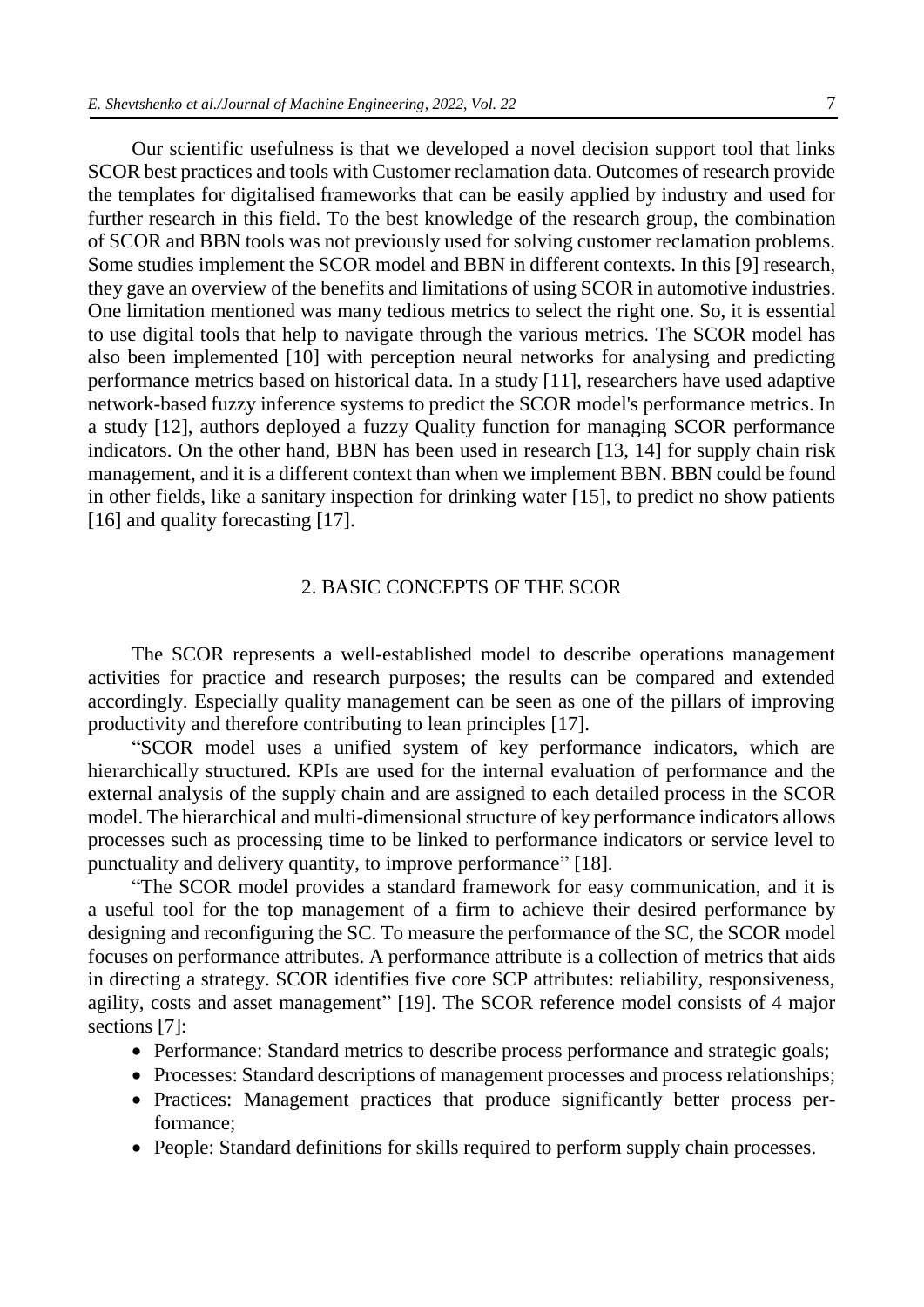The purpose of the SCOR reference model, or business process framework, is to define process architecture that aligns with key business functions and goals. The architecture here references how processes interact and perform and how the SCOR processes are configured [7]. The SCOR model was developed to keep up the flow of goods from the manufacturer to the customer. A supply chain requires a permanent overview, adjustment, and improvement in order.

Thanks to the SCOR model, it is possible to create standard processes within the supply chain and evaluate their effectiveness using uniform criteria. The critical point of the model is the graphical representation of relationships between all SC participants and gives economic relations between enterprises. Thus, the SCOR model is an effective tool for controlling and diagnosing supply chains, clearly showing bottlenecks and possible alternative options for building an enterprise's logistics system.

The current paper considered the customer-focused Performance Attributes in detail:

- *Reliability* is focused on the predictability of the outcome of a process. Typical metrics for the reliability attribute include on-time, the correct quantity, and excellent quality.
- *Responsiveness* is the speed at which a supply chain provides products to the customer. Metrics include cycle-time values.
- *Agility* is the ability to respond to marketplace changes to gain or maintain a competetive advantage. SCOR Agility metrics include Adaptability (Up-side and Downside) and Risk assessment.

Figure 1 illustrates the performance metrics of levels 1 and 2. Level-2 metrics serve as diagnostics to identify the root cause of performance gaps of level-1 metrics.

*Reliability performance:* "The reliability factor is also one of the most effective criteria, which means the probability of the intact and flawless performance of the system for a definite and pre-scheduled period" [20]. The scope and boundaries of cooperation among the supply chain constituents include various activities from material ordering to final product control. Defecting one part of the system creates problems in other parts [21, 22]. To establish a successful new relationship in the supply chain, assessing the reliability of the relationship is among the crucial factors in this field [23].

The rate of reliability, which is the operational criterion discussed in this article, is also assessed and measured at level one of the supply chain based on the SCOR model. The first level metrics of perfect order fulfilment consist of the following second-level metrics: orders delivered in full, delivery performance to customer commit date, accurate documentation, and perfect condition of the order.

Responsiveness performance: Responsiveness is the average actual cycle time consistently achieved to fulfil customer orders for each order. This cycle starts from the order receipt and ends with customer acceptance [24]. "Responsiveness" can be summarised as the speed of the supply chain to provide products for customers.

*Agility performance*: SC agility is a broad business capability, enabling the firm to respond to changing market environments [25, 26, 27]. Agility is characterised by flexibility and speed/responsiveness and spans organisational structures, processes, information systems and mindsets [28, 29]. SC agility thus extends beyond a single firm and involves alignment with significant customers and suppliers [30].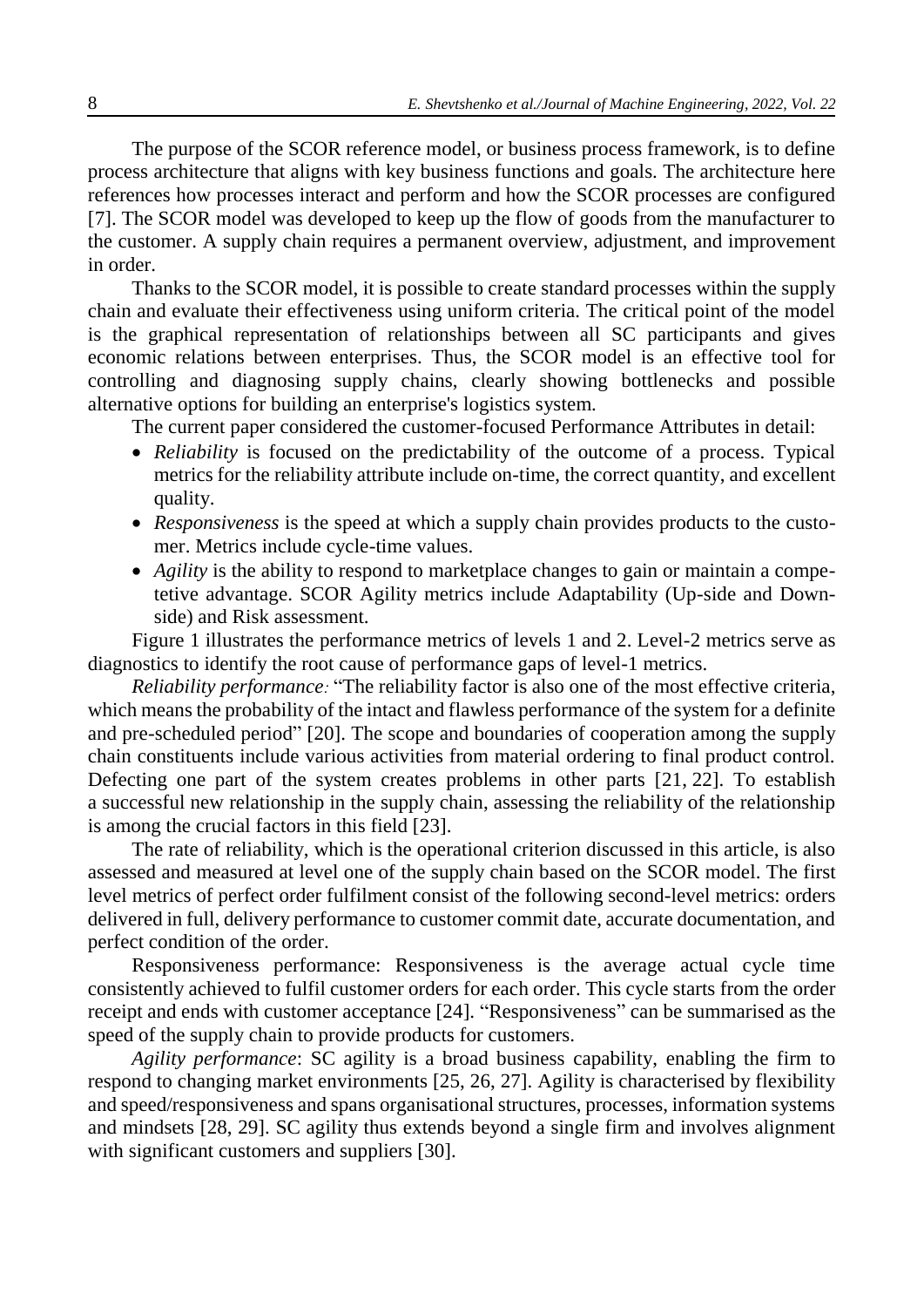

Fig. 1. SCOR performance metrics, APICS 2017

## 3. MAIN IDEA OF THE RESEARCH

The objective of company managers is an optimisation of SC performances, which could be achieved by using network models to generate a solution [31, 32].

The companies should make the right decisions and make analyses and developments. Providing the coordination and control of all the business processes will provide efficiency throughout the chain and easy access to profitability and customer satisfaction goals. [33]. Organisations must develop strategies for operating their systems with the highest efficiency and effectiveness while ensuring maximum customer satisfaction [34].

Performance metrics or KPIs offer the overall visibility of the supply chain and help assess the supply/demand plan (e.g. forecast accuracy) and the execution performance (e.g. actual sales versus forecast plan). KPIs reveal the gap between plan and execution and offer opportunities to identify and correct potential problems [35]. An industry-oriented performance measurement model based on SCOR can be easily adapted for different sectors. However, the SCOR model, which is frequently used in supply chain performance measurement, does not contain the requirements of supply chains for the digital age. For this reason, the performance measurement model in the literature needs to be updated, considering the needs of the digital age [33]. The current work is presented the supply chain effective performance measurement methodology.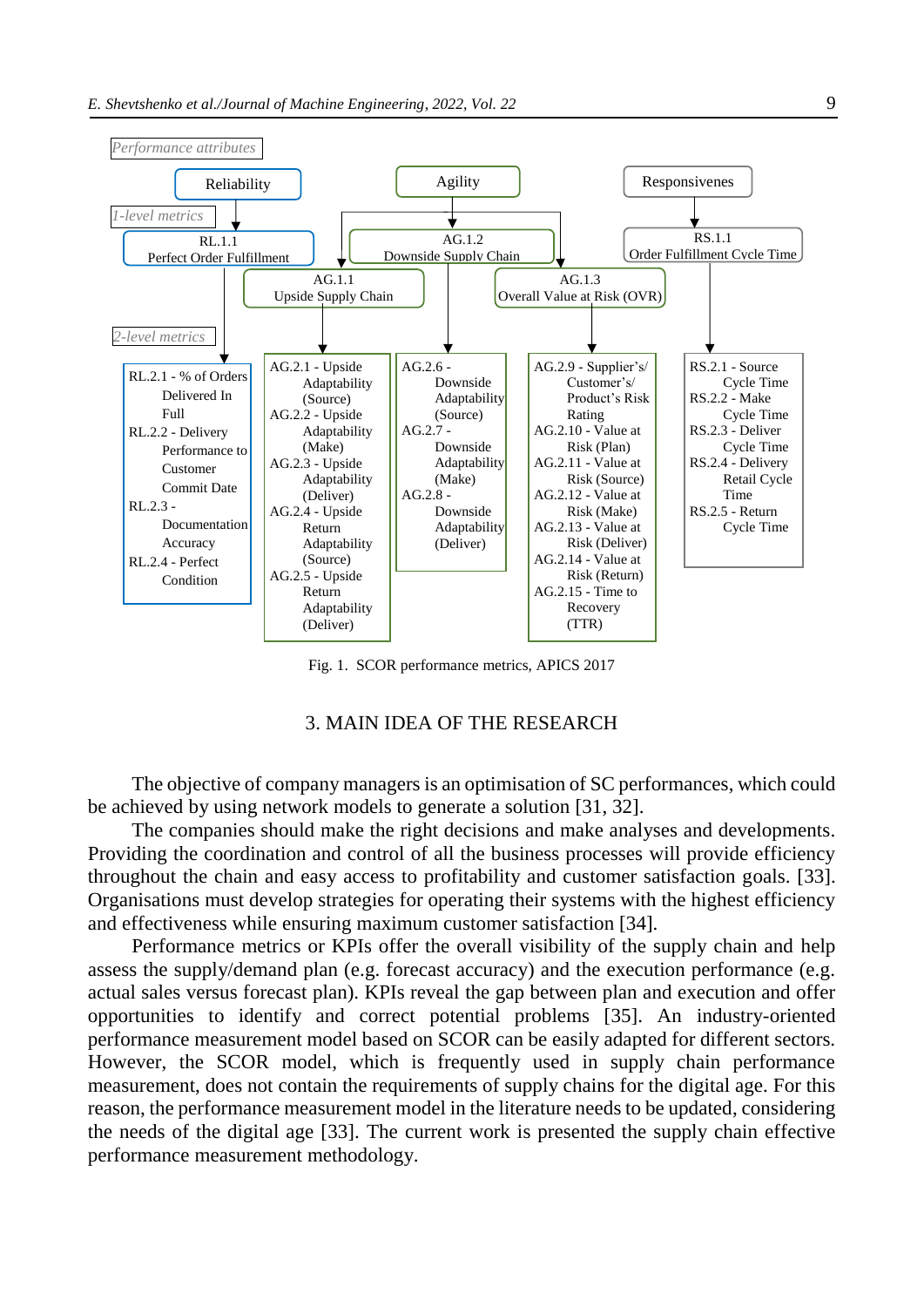The objective of company managers is the optimisation of SC performance. The goal could be achieved by using network models to generate a solution. The current work presents the supply chain effective performance measurement methodology. The SCOR model is designed hierarchically into three levels of process detail. Level I deals with process types where supply performance can be directly tied to an organisation's business objectives. Level II is the configuration level and deals with process categories, and Level III is the process element level. Levels II and III are used to describe detailed activities to provide greater insight into the operation of the SC [19]. To measure the performance of the SC, the SCOR model focuses on performance attributes. A performance attribute is a collection of metrics that aids in directing a strategy. SCOR identifies five core SC performance attributes. As mentioned above in this article, we will consider interrelated performance attributes: reliability (RL), responsiveness (RS), and agility (AG), the processes they are related to, and the Best Practices (BP) used to improve them, as shown in Table 1. The full description of the processes used in the table is visualised in Fig. 3.

Performance attributes are considered for every SCOR process. Also, the tables introduce best practices for every process by SCOR classification.

| <b>BP</b>                           | <b>KEY</b> | <b>SCOR</b> processes                                             | Reliability                                                                 | Responsiveness                                    | <b>Agility</b>                     |  |  |  |
|-------------------------------------|------------|-------------------------------------------------------------------|-----------------------------------------------------------------------------|---------------------------------------------------|------------------------------------|--|--|--|
|                                     |            | RL.1.1 Perfect Order Fulfillment                                  |                                                                             |                                                   |                                    |  |  |  |
| BP.089,<br>BP.176                   | sD1.3      | sD1.3 Reserve<br>Inventory and<br>Determine<br>Delivery Date      | RL2.2, RL3.36,                                                              | RS.3.94, RS.3.116                                 |                                    |  |  |  |
| BP.012,<br>BP.046,<br><b>BP.176</b> | sD1.12     | sD1.12 Ship<br>Product                                            | RL2.2, RL.3.34,<br>RL.3.35                                                  | RS.3.126                                          |                                    |  |  |  |
|                                     | sD1.13     | sD1.13 Receive<br>and verify Product<br>by Customer               | RL2.2, RL2.4,<br>RL.3.32, RL.3.33,<br>RL.3.34, RL.3.35,<br>RL.3.41, RL.3.42 | RS.3.102,<br>RS.3.103                             |                                    |  |  |  |
| BP.089, BP.176                      | sD2.3      | sD2.3 Reserve<br>Inventory and<br>Determine<br>Delivery Date      | <b>RL2.2</b>                                                                | RS.3.94, RS.3.115                                 |                                    |  |  |  |
| BP.012, P.046,<br><b>BP.176</b>     | sD2.12     | sD2.12 Ship<br>Product                                            | RL2.2, RL.3.33,<br>RL.3.34, RL.3.35,                                        | RS.3.126,                                         |                                    |  |  |  |
|                                     | sD3.3      | sD3.3 Enter Order,<br><b>Commit Resources</b><br>& Launch Program | RL2.2, RL.3.33,<br>RL.3.34 RL.3.35,                                         | RS.3.25, RS.3.94                                  |                                    |  |  |  |
| BP.012,<br><b>BP.176</b>            | sD3.12     | sD3.12 Ship<br>Product                                            | RL2.2, RL.3.33,<br>RL.3.34, RL.3.35,                                        | RS.3.126,                                         |                                    |  |  |  |
|                                     | sD3.13     | sD3.13 Receive<br>and verify Product<br>by Customer               | RL2.2, RL2.4,<br>RL.3.32, RL.3.33,<br>RL.3.34, RL.3.35,<br>RL.3.41, RL.3.42 | RS.3102,<br>RS.3.103,                             |                                    |  |  |  |
| RS.1.1 Order Fulfillment Cycle Time |            |                                                                   |                                                                             |                                                   |                                    |  |  |  |
| BP.006, P.035,                      | sS1        | sS1 Source Stocked<br>Product                                     | RL.3.18, RL.3.19,<br>RL.3.20, RL.3.21,                                      | RS.3.8, RS.3.9,<br>RS.3.10, RS.3.11,<br>RS.3.113, | AG.3.9, G.3.40,<br>AG.3.42, G.3.46 |  |  |  |

Table 1. Fragment of the SCOR performance attributes interrelation and their connection with the best practices.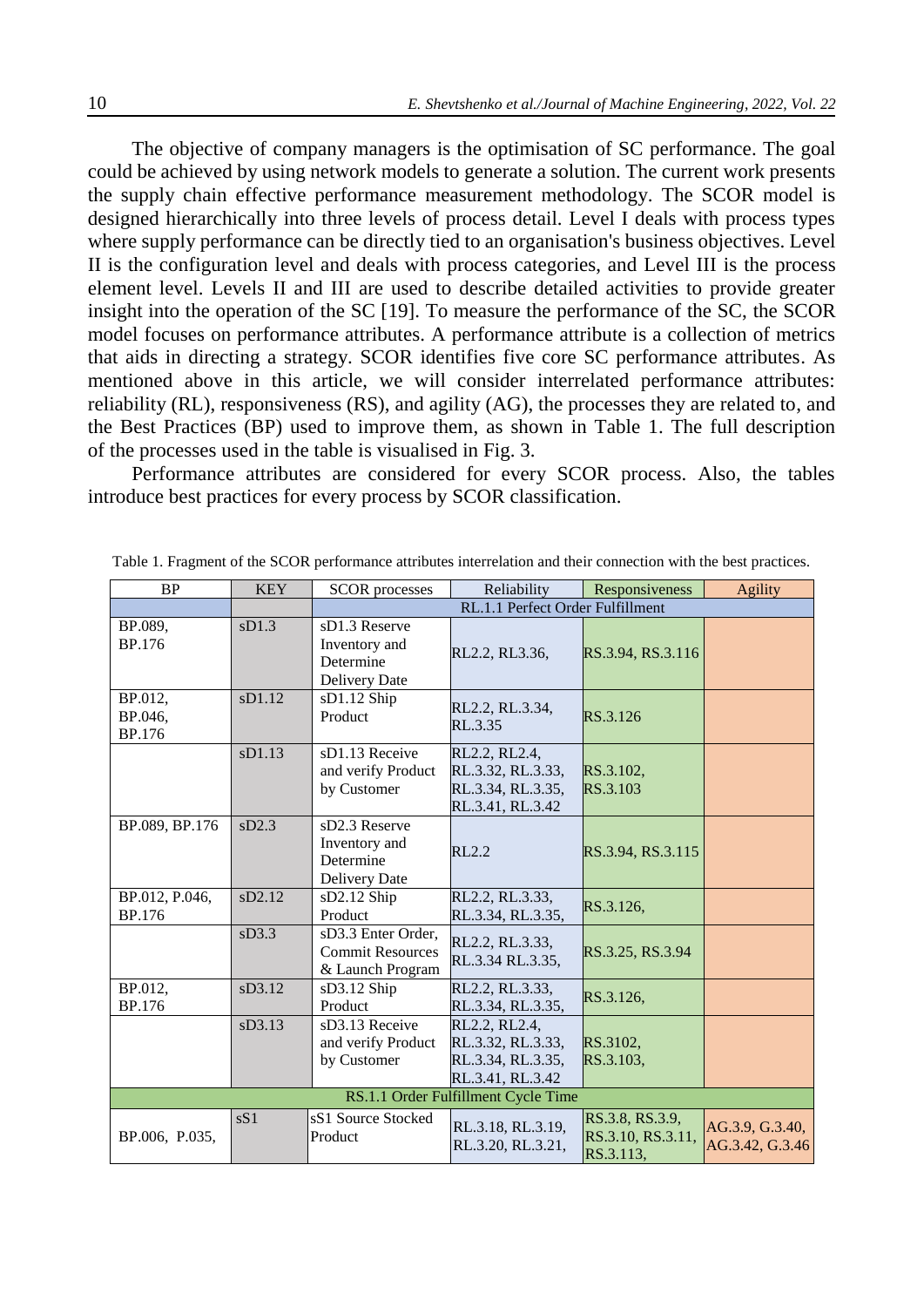| BP.056, BP.131,<br>BP.132, BP.134,<br>BP.144, BP.145,<br>BP.147, BP.148,<br>BP.161, BP.163 |     |                                      | RL.3.22, RL.3.23,<br>RL.3.24, RL.3.25,<br>RL.3.26, RL.3.27,                                          | RS.3.122,<br>RS.3.139,<br>RS.3.140                                                              |                                 |
|--------------------------------------------------------------------------------------------|-----|--------------------------------------|------------------------------------------------------------------------------------------------------|-------------------------------------------------------------------------------------------------|---------------------------------|
| BP.013, P.035,<br>BP.131, P.132,<br>BP.136, P.144,<br>BP.145, P.148,<br>BP.161, BP.163     | sS2 | sS2 Source Make-to-<br>Order Product | RL.3.18, RL.3.19,<br>RL.3.20, RL.3.21,<br>RL.3.22, RL.3.23,<br>RL.3.24, RL.3.25,<br>RL.3.26, RL.3.27 | RS.3.8, RS.3.9,<br>RS.3.10, RS.3.11, AG.3.9,<br>RS.3.113,<br>RS.3.122,<br>RS.3.139,<br>RS.3.140 | AG.3.40,<br>AG.3.42,<br>AG.3.46 |

We can see that performance metrics are interconnected (Table 1) and form a specific network for detailed consideration of SCOR processes. To analyse how every process is connected with Best Practices in current research, the SCOR structure database (SCOR-DB) with a KEY attribute was elaborated, see Table 1. SCOR-DB allows: to define the influ-ence of one metrics changing to the other performance metrics; to find all suggested by SCOR Best Practice (BP); to add new BP to a specific process, based on enterprise skills.

The database structure (SCOR-DB), created using the IDEF1x methodology, is introduced in Fig. 2. In the current research, we use the Bayesian Belief Network (BBN) computational model based on graph probability theory for analysing performance metrics to consider uncertainty, easily described manually by experts in the field. Bayesian Belief Network (BBN) is a probabilistic graphic model consisting of a set of interconnected nodes. Each node represents a variable in the dependency model, and the connecting arcs represent the causal relationships between these variables [36].



Fig. 2. SCOR-DB structure

We use BBN by plotting the SCOR structure. The current paper will be considered performance metrics for supply chain reliability improvement - Perfect Order Fulfillment (POF) see Fig. 3, where sS1 – Source Stocked Product; sM1-Make-to-Stock; sD1-Deliver Stocked Product; sS2 – Source Make-to-Order; SD2-Deliver Make-to-Order Product.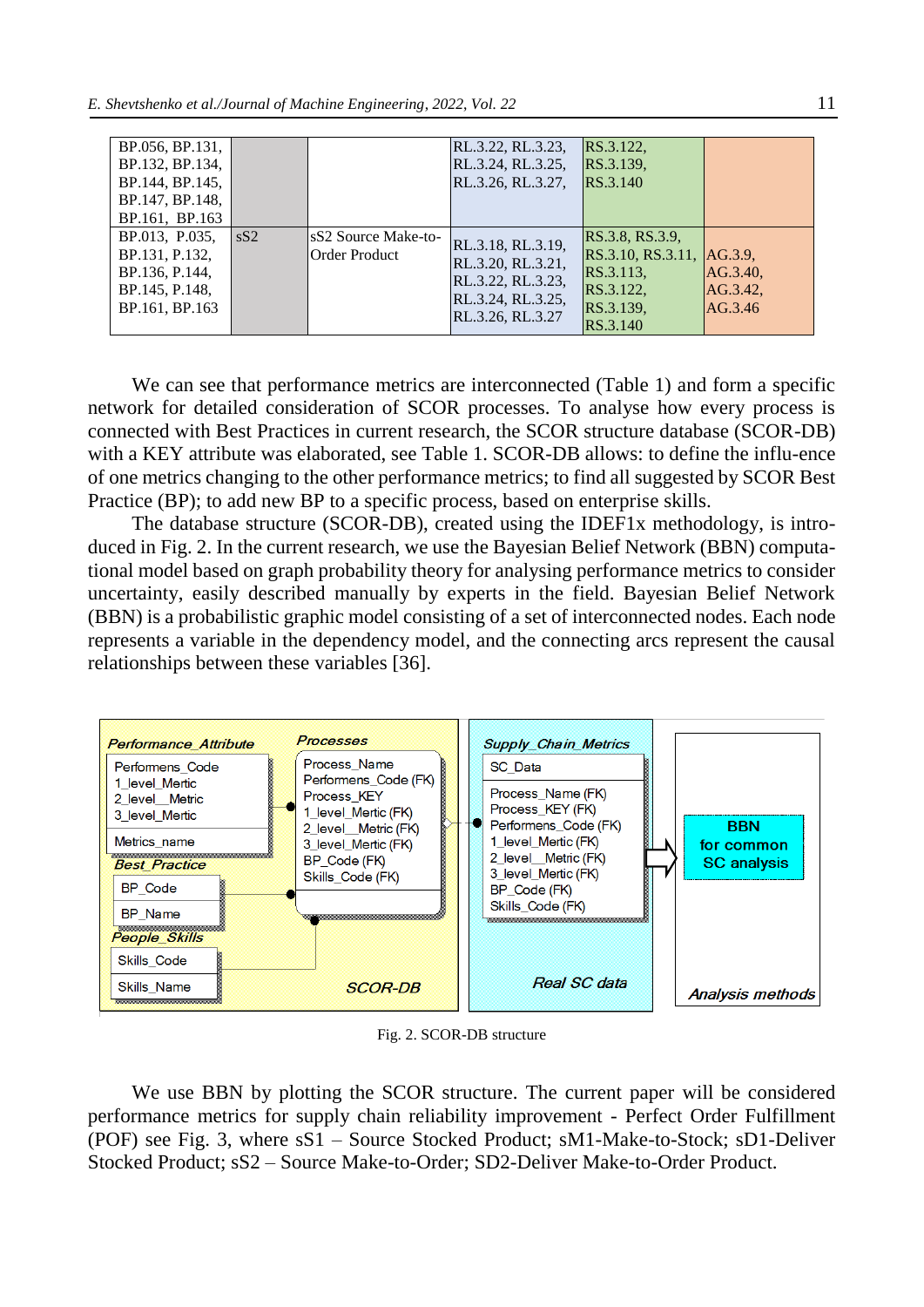

Fig. 3. SCOR structure with processes for Perfect Order Fulfillment (POF)

"The rate of reliability, which is the operational criterion discussed in this article, is also assessed and measured at level one of the supply chain based on the SCOR model through the metrics of perfect order fulfilment; at level two through the metrics of perfect order fulfilment, delivery performance to customer commit date, accurate documentation, and perfect condition of the order" [37]. Recently Site Reliability has opened a new technological challenge for Supply Chains [38]. Figure 3 shows the structure of reliability metrics in the SCOR model, the codification of metrics at three levels, and their relationships with processes and processes elements. The same structure by using GeNIe (BBN tool) is shown in Fig 4. The authors introduce a novel approach for Supply Chain digitalisation based on Service/Product Satisfaction. The developed framework enables Supply Chain dynamically to respond to the returns, reclaims, and quality-related issues in the definition and digitalisation of involved business processes. BBN model allows selecting the digital tool which will give the highest impact on the Perfect Order Fulfilment KPI and predict the expected result after tool implementation.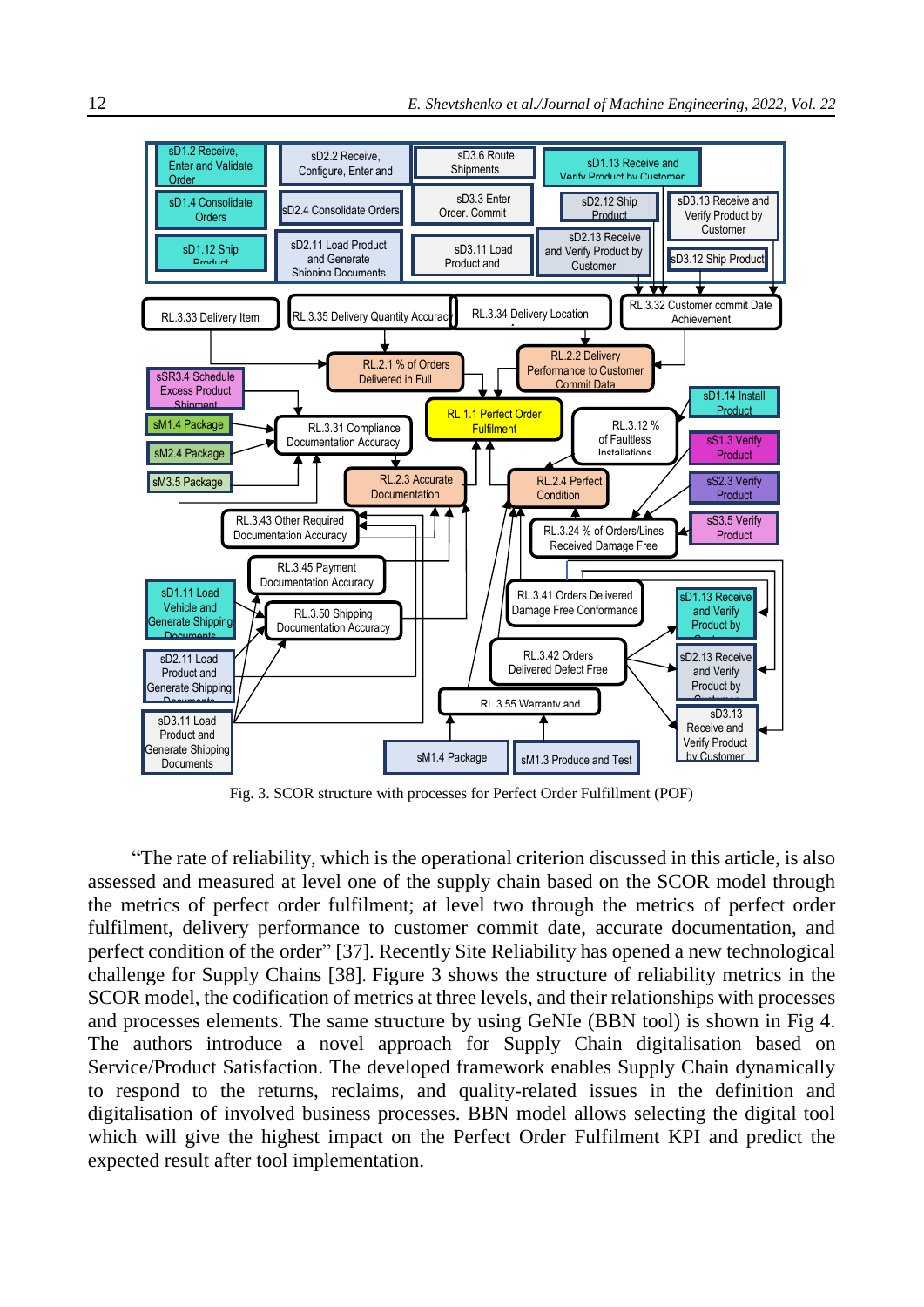

Fig. 4. BBN network based on SCOR- POF structure

### 4. CASE STUDY

The main problems that small and medium garment-producing enterprises face are the fulfilment of customer expectations and agile deliveries at a minimised cost. However, order amounts and ordered products vary significantly.

The authors chose the companies from the garment production sector, which is facing severe transformation. We have selected four representatives of small and micro companies in the garments industry.

The authors are using the case study based on qualitative and quantitative research methodology. During the research, the authors observed the commonly used internal and external processes related to returns and reclamations in the garment field; the data was collected, and the most frequently used reliability KPIs were applied. Finally, the authors simulated the impact of selected best practices on the reliability measures of the company by using the BBN model [39].

External defects can be found in some cases by the end customer; it can be a defect that occurs when wrong care procedures are used, or physical damage happens. Technological defects are avoided by quality checking in the production process and before delivery.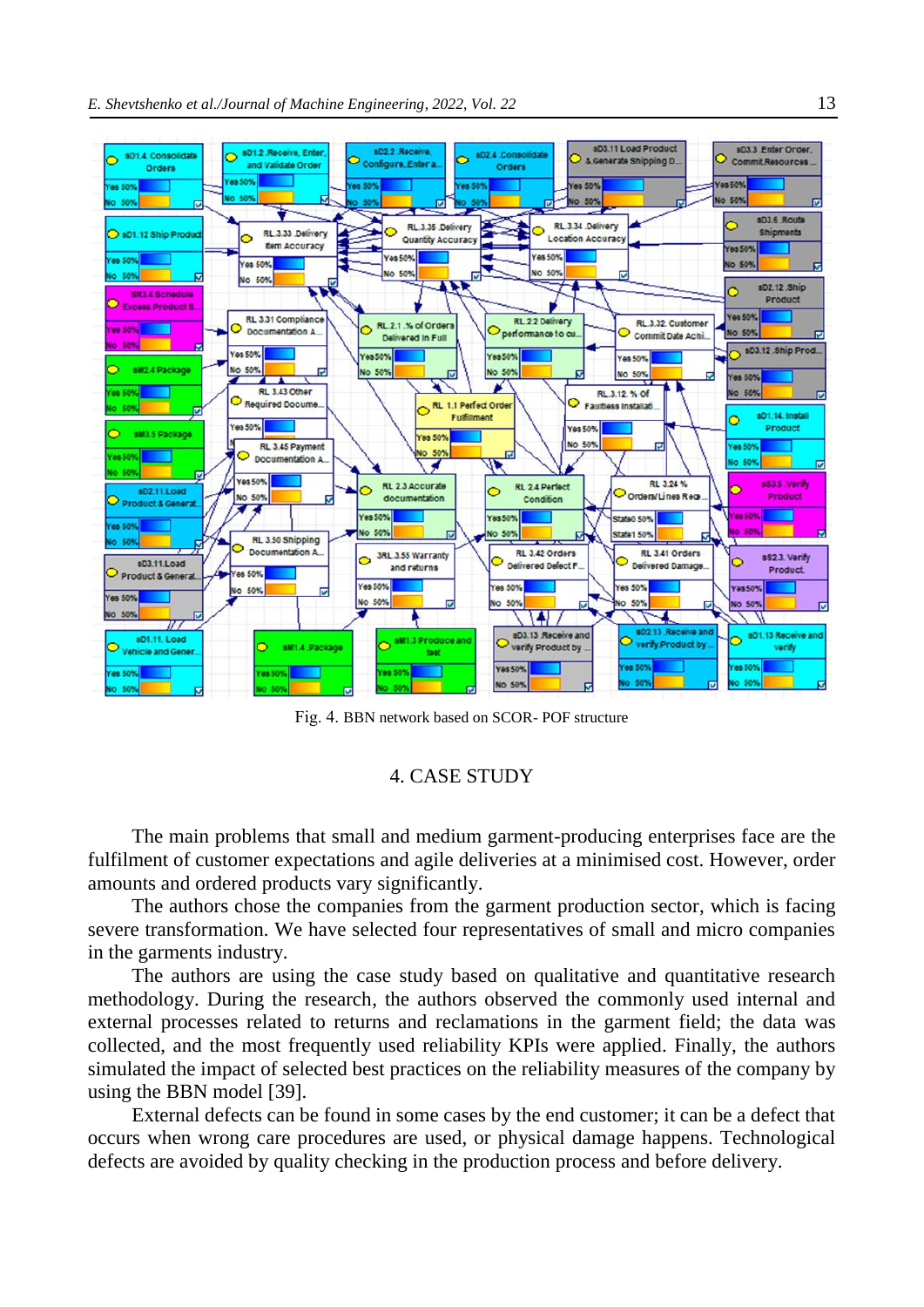|            | Returns / Reclaims                             |                |                                           |                                   |               |    |                                 |                        |                  |                     |                                                    |                                 |                              |    |
|------------|------------------------------------------------|----------------|-------------------------------------------|-----------------------------------|---------------|----|---------------------------------|------------------------|------------------|---------------------|----------------------------------------------------|---------------------------------|------------------------------|----|
|            |                                                | Interna $(\%)$ |                                           | External (%)                      |               |    | Returns<br>(%)                  | Prepay<br>ment<br>(% ) | Warranty<br>days | <b>OTIF</b><br>(% ) | $%$ of<br>warranty<br>returns                      | $%$ of<br>materials<br>rejected | $%$ of<br>Ontime<br>payments |    |
| Enterprise | $\bullet$<br>ironing,<br>checking<br>Finishing | Technological  | Information quality<br><b>NN</b><br>CAD-C | ironing,<br>checking<br>Finishing | Technological |    | Information quality,<br>CAD-CAM |                        |                  |                     | damaged<br>Orders/lines<br>(%)<br>free<br>received |                                 |                              |    |
| Α          | 30                                             | 20             | 50                                        | 49                                | 13            | 62 | 38                              | 4.5                    | 50100            | 10                  | 93                                                 | $\overline{7}$                  | 9                            | 81 |
| B          | 39                                             | 45             | 16                                        | 44                                | 32            | 76 | 24                              | 4.5                    |                  | 10                  | 90                                                 | 10 <sup>°</sup>                 | 8                            | 74 |
| C          | 51                                             | 28             | 21                                        | 63                                | 35            | 98 | 2                               | 4.5                    |                  | 10                  | 95                                                 | 5                               | 5                            | 70 |
| D          | 71                                             | 22             | $\overline{7}$                            | 31                                | 46            | 77 | 23                              | 4.5                    |                  | 10                  | 92                                                 | 8                               | 6                            | 89 |

Table 2. Empirical data received from companies

The interviews conducted with four small garment producing companies gave qualitative data about internal and external defects. The number of defects is not similar; defects are presented as a percentage of the total amount (see Table 2.).

Based on data, third level KPIs relevant to the processes of interviewed enterprises were chosen and calculated; results are given in Table 3 [39].

| <b>Faultless Installations</b>               | RL 3.12=100- % of internal rejected% of materials rejected of %Warrancy<br>returns/100 = $0.70$ |
|----------------------------------------------|-------------------------------------------------------------------------------------------------|
| Orders/lines received damaged free           | RL $3.24 =$ OTIF (On Time In Full) = 0.93                                                       |
| Warranty and Returns                         | RL 3.55=% Warrancy returns/100=0.07                                                             |
| Orders Delivered Defect free<br>conformation | RL $3.42 = 78\% \times 7\%$                                                                     |
| Another required documentation<br>accuracy   | RL $3.43=22\%x\%7=0.15$                                                                         |
| Payment documentation accuracy               | RL $3.45 = 1\% = 0.01$                                                                          |

Table 3. Calculation of third level SCOR KPI-s

Third level SCOR KPIs probabilities are calculated based on qualitative data gathered via interviewing companies and entered to BBN model. The likelihood of processes impacting third level KPIs in interviewed companies is unknown due to a lack of analysis in companies. However, it is possible to analyse which third level KPI has the strongest influence on the Second level KPI and Perfect order fulfilment Strategic Target to select best practice which helps achieve the target. The highest impact on the second level KPI is the third, "RL 3.35 Warranty and Returns," for the current case study. The score recommends applying the "BP.089 Perfect Pick Put away" and "BP.147 Receiving Goods Inspection" best practices. Implementing those practices is expected to eliminate the problems related to current returns (see Fig. 5).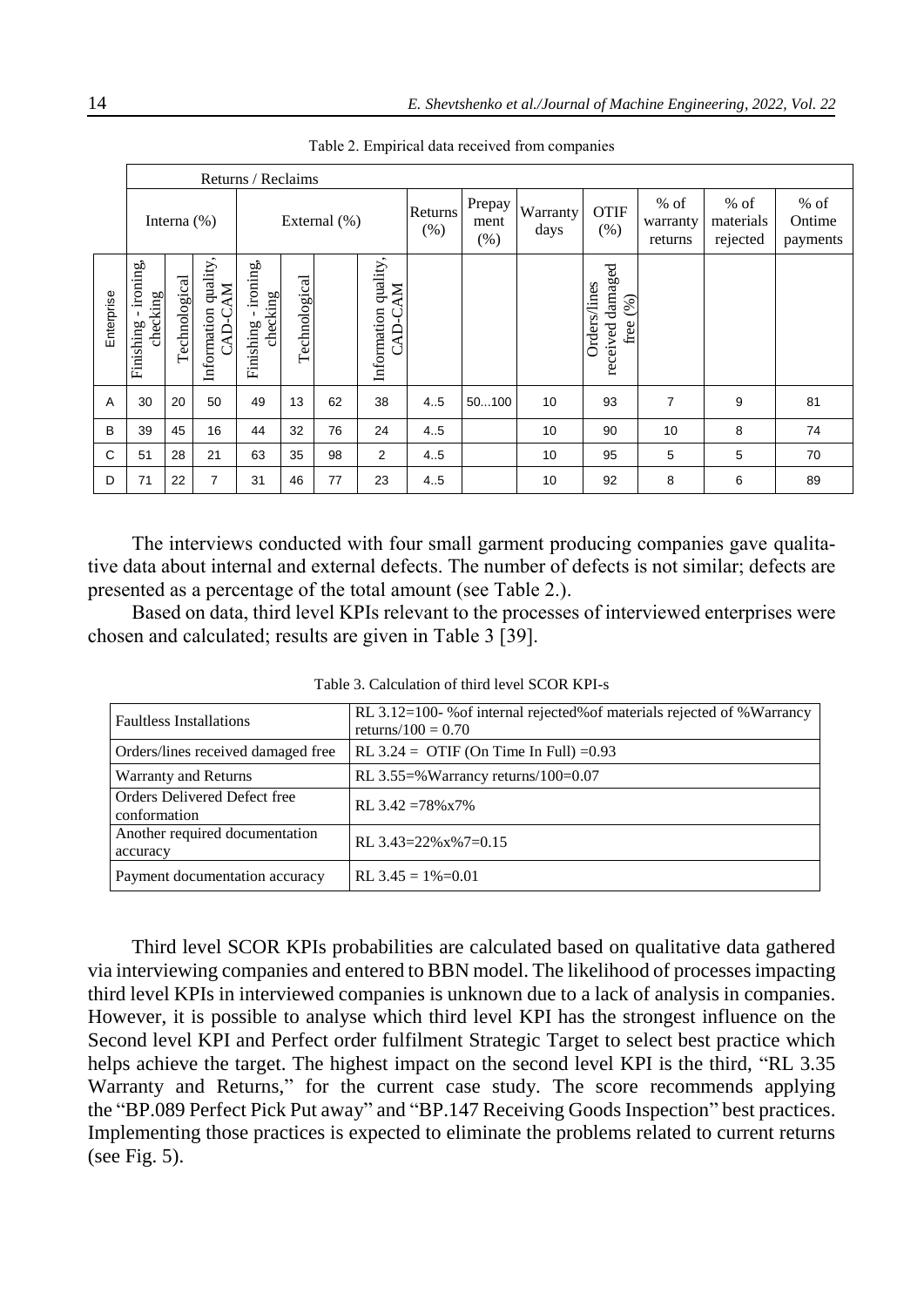

Fig. 5. Evaluation of processes KPI BBN network after best-practice tools implementation

## 5. CONCLUSIONS

Supply Chain digitalisation framework introduced and tested on a selection of small garment producing companies. Authors introduce how to solve digitally quality problems companies face and to respond dynamically to the returns, reclaims, and quality related BBN model allows selecting the best practices, which gives the highest impact on Perfect Order Fulfilment KPI and predicts the implementation results [39].

Authors have created data gathered BBN model to respond to growing customer expectations dynamically. In future research the processes and third level KPIs of other fields of activities will be studied and analysed to clear out similarities and specificities. Authors are planning to collect the data from ERP for quantitative analysis.

The current case study recommends implementing the digital solution that guarantees the Perfect Pick and Put Away and Receiving Goods Inspection. Based on empirical data, authors proved that those tools have the strongest influence on Second level KPI and Strategic Target fulfilment.

#### ACKNOWLEDGEMENT

*European Social Fund via IT Academy programme.*

#### REFERENCES

- [1] MEDINI K., BOUREY J.P, 2012, *SCOR-Based Enterprise Architecture Methodology*, International Journal of Computer Integrated Manufacturing, 25/7, 594–607, DOI: 10.1080/0951192X.2011.646312.
- [2] HUGOS M., 2018, *Key Concepts of Supply Chain Management*, John Wiley & Sons, Inc. DOI:10.1002/9781119464495.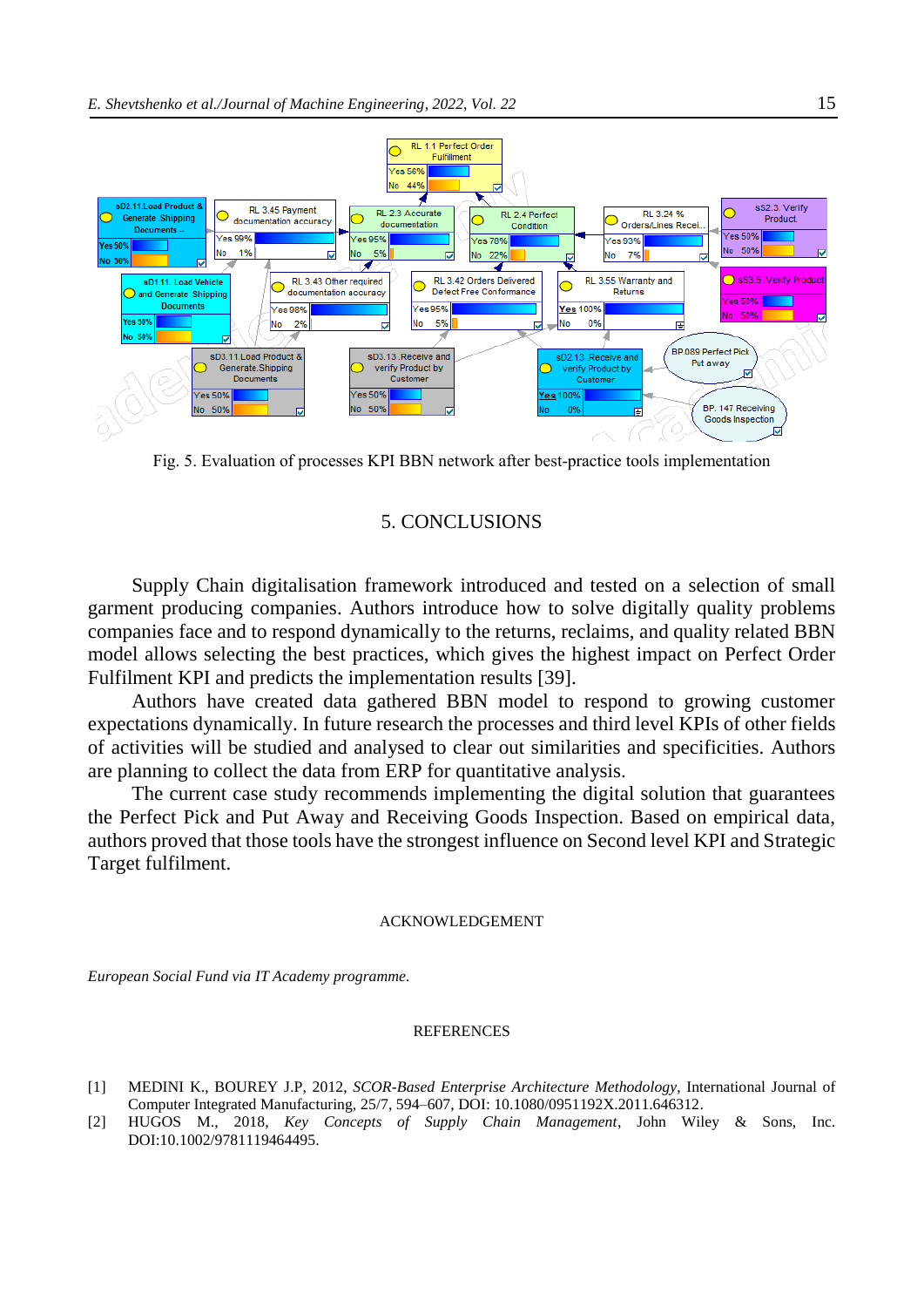| $[3]$  | HANDFIELD R.B, NICHOLS E.L, 1999, Introduction to Supply Chain Management, Englewood Cliffs, Prentice-<br>Hall,                                                                                                          |
|--------|--------------------------------------------------------------------------------------------------------------------------------------------------------------------------------------------------------------------------|
| $[4]$  | LIMA-JUNIOR F.R, CARPINETTI L.C.R, 2020, An Adaptive Network-Based Fuzzy Inference System to Supply<br>Chain Performance Evaluation Based on SCOR Metrics, Computers & Industrial Engineering, 139, 106191.              |
| $[5]$  | GUNASEKARAN A., PATEL C., RONALD E., McGAUGHEY R.E., 2004, A Framework for Supply Chain<br>Performance Measurement, Int. J. Production Economics, 87/3, 333-347.                                                         |
| [6]    | TAGHIZADEH H., 2012, The Investigation of Supply Chain's The Investigation of Supply Chain's Reliability<br>Measure: A Case Study, Journal of Industrial Engineering International, 8/1, 22-30, DOI:10.1186/2251-712X-8- |
|        | 22.                                                                                                                                                                                                                      |
| $[7]$  | Supply Chain Operations Reference Model, 2017, SCOR Version 12.0, APICS.                                                                                                                                                 |
| [8]    | GANGA G.M.D., CARPINETTI L.C.R., 2011, A Fuzzy Logic Approach to Supply Chain Performance<br>Management, International Journal of Production Economics, 134/1, 177-187.                                                  |
| [9]    | LEMGHARI R., OKAR C., SARSRI D., 2018, Benefits and Limitations of the SCOR® Model in Automotive<br>Industries, MATEC Web of Conferences, 200, 00019, DOI: 10.1051/matecconf/201820000019.                               |
| $[10]$ | LIMA-JUNIOR F.R., CARPINETTI LC.R., 2019, Predicting Supply Chain Performance Based on SCOR® Metrics                                                                                                                     |
|        | and Multilayer Perceptron Neural Networks, International Journal of Production Economics, 212, 19-38, DOI:                                                                                                               |
| $[11]$ | 10.1016/j.ijpe.2019.02.001.<br>AKKAWUTTIWANICH P., YENRADEE P., 2018, Fuzzy QFD Approach for Managing SCOR Performance                                                                                                   |
|        | Indicators, Computers & Industrial Engineering, 122, 189-201, DOI: 10.1016/j.cie.2018.05.044.                                                                                                                            |
| $[12]$ | OJHA R., GHADGE A., TIWARI M.K, BITITCI U.S., 2018, Bayesian Network Modelling for Supply Chain Risk<br>Propagation, International Journal of Production Research, 56/17, 5795-5819, DOI: 10.1080/00207543.2018.         |
|        | 1467059.                                                                                                                                                                                                                 |
| $[13]$ | ABOLGHASEMI M., KHODAKARAMI V., TEHRANIFARD H., 2015, A New Approach for Supply Chain Risk                                                                                                                               |
|        | Management: Mapping SCOR Into Bayesian Network, Journal of Industrial Engineering and Management, 8/1,                                                                                                                   |
|        | DOI: 10.3926/jiem.1281.                                                                                                                                                                                                  |
| $[14]$ | DANIEL D., ISWARANI W.P., PANDE S., RIETVELD L., 2020, A Bayesian Belief Network Model to Link<br>Sanitary Inspection Data to Drinking Water Quality in a Medium Resource Setting in Rural Indonesia, Scientific         |
|        | Reports, 10/1, 18867, DOI: 10.1038/s41598-020-75827-7.                                                                                                                                                                   |
| $[15]$ | SIMSEK S., DAG A., TIAHRT T., OZTEKIN A., 2021, A Bayesian Belief Network-Based Probabilistic                                                                                                                            |
|        | to Determine<br>Patient No-Show<br>Risk<br>Categories,<br>Omega,<br>Mechanism<br>100.<br>102296.<br>DOI:                                                                                                                 |
|        | 10.1016/j.omega.2020.102296.                                                                                                                                                                                             |
| $[16]$ | VAIRO T., LECCA M., TROVATORE E., REVERBERI A.P., FABIANO B., 2019, A Bayesian Belief Network                                                                                                                            |
|        | for Local Air Quality Forecasting, Chemical Engineering Transactions, 74, 271-276, DOI: 10.3303/CET1974046.                                                                                                              |
| $[17]$ | JULIAN M., MÜLLER J.M., 2019, Contributions of Industry 4.0 to Quality Management - A SCOR Perspective,<br>9th IFAC Conference on Manufacturing Modelling, Management and Control MIM, Berlin, Germany.                  |
| $[18]$ | IONOS- SCOR model, https://www.ionos.com/digitalguide/online-marketing/online-sales/scor-model/.                                                                                                                         |
| $[19]$ | JOTHIMANI D., SARMA S.P., 2014, Supply Chain Performance Measurement for Third Party Logistics,                                                                                                                          |
|        | International Journal, 21/6, 944-963, DOI: 10.1108/BIJ-09-2012-0064.                                                                                                                                                     |
| $[20]$ | HAJ SHIRMOHAMMADI A., 2002, Programming Maintenance and Repair, Technical Management in Industry,                                                                                                                        |
|        | 8th edn, Ghazal Publishers, Esfahan.                                                                                                                                                                                     |
| $[21]$ | TAGHIZADEH H., 2012, The Investigation of Supply Chain's Reliability Measure: a Case Study, Journal of                                                                                                                   |
|        | Industrial Engineering International, 8, 22. DOI:10.1186/2251-712X-8-22.                                                                                                                                                 |
| $[22]$ | BOZARTH C., HANDFIELD R.B., 2007, Introduction to Operations and Supply Chain Management, 2nd edn.<br>Prentice Hall, New Jersey.                                                                                         |
| $[23]$ | XUJIE L, 2009, Modeling and Analyzing Supply Chain Reliability by Different Effects of Failure Nodes,                                                                                                                    |
|        | International Conference on Information Management, Innovation Management and Industrial Engineering, 4,                                                                                                                 |
|        | 396-400.                                                                                                                                                                                                                 |
| $[24]$ | HWANG Y-D., LIN Y-C., LYU J.R.J., 2008, The Performance Evaluation of SCOR Sourcing Process-The Case                                                                                                                     |
|        | Study of Taiwan's TFT-LCD Industry, International Journal of Production Economics, 115/2, 411-423. DOI:                                                                                                                  |
|        | 10.1016/j.ijpe.2007.09.014                                                                                                                                                                                               |
| $[25]$ | FISHER M.L., 1997, What is the Right Supply Chain for Your Product? Harvard Business Review, 75, 105-117.                                                                                                                |
| $[26]$ | BRAUNSCHEIDEL M.J., SURESH N.C., 2009, The Organizational Antecedents of a Firm's Supply Chain Agility<br>for Risk Mitigation and Response, Journal of Operations Management, 27/2, 119-140.                             |
| $[27]$ | SWAFFORD P.M., GHOSH S., MURTHY N., 2006, The Antecedents of Supply Chain Agility of a Firm: Scale                                                                                                                       |
|        | Development and Model Testing, Journal of Operations Management, 24/2, 170-188.                                                                                                                                          |
| $[28]$ | CHRISTOPHER M., TOWILL D., 2001, An Integrated Model for the Design of Agile Supply Chains, International                                                                                                                |
|        | Journal of Physical Distribution & Logistics Management, 31/4, 235–246.                                                                                                                                                  |
|        |                                                                                                                                                                                                                          |
|        |                                                                                                                                                                                                                          |
|        |                                                                                                                                                                                                                          |
|        |                                                                                                                                                                                                                          |
|        |                                                                                                                                                                                                                          |

16 *E. Shevtshenko et al./Journal of Machine Engineering*, *2022, Vol. 22*